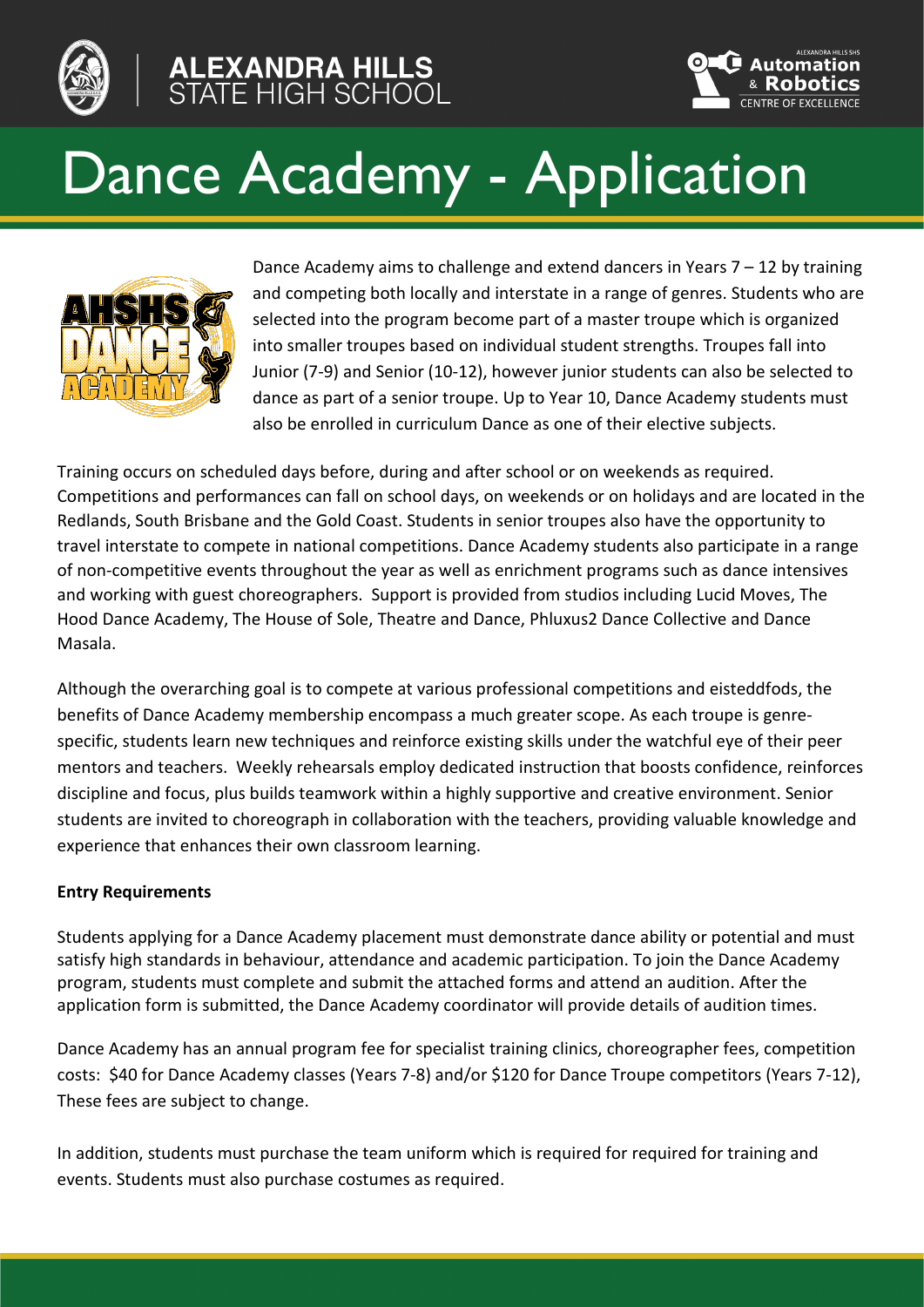



## **Dance Academy – APPLICATION**

| Name of Applicant:     |               | Date of Birth:             |  |
|------------------------|---------------|----------------------------|--|
| Current School:        |               | <b>Current Year Level:</b> |  |
| Parent Name:           |               |                            |  |
| Address:               |               |                            |  |
| <b>Contact Number:</b> | Parent email: |                            |  |

| Dance Training Background |                                          |                   |  |  |  |
|---------------------------|------------------------------------------|-------------------|--|--|--|
| Date                      | Place of training                        | Style(s) of dance |  |  |  |
|                           |                                          |                   |  |  |  |
|                           |                                          |                   |  |  |  |
|                           |                                          |                   |  |  |  |
|                           |                                          |                   |  |  |  |
|                           | Exams, Awards and Performance Experience |                   |  |  |  |
| Date                      | Place of training                        | Style(s) of dance |  |  |  |
|                           |                                          |                   |  |  |  |
|                           |                                          |                   |  |  |  |
|                           |                                          |                   |  |  |  |
|                           |                                          |                   |  |  |  |
|                           |                                          |                   |  |  |  |

## **Selection Criteria**

| Dance                        | Technical capability with basic skills<br>$\bullet$<br>Standard of performance in dance                                                                                                                                                                                                                    |
|------------------------------|------------------------------------------------------------------------------------------------------------------------------------------------------------------------------------------------------------------------------------------------------------------------------------------------------------|
| School<br>Work               | Behaviour and Effort / Industry (minimum satisfactory standard required) on most recent<br>$\bullet$<br>report card (please include copies with your application). OneSchool behaviour history (for<br>State School students) will also be considered<br>Attendance data for the previous year (>90%)<br>٠ |
| Personal<br><b>Qualities</b> | Ability to work with others<br>$\bullet$<br>Ability to learn and take direction<br>$\bullet$                                                                                                                                                                                                               |